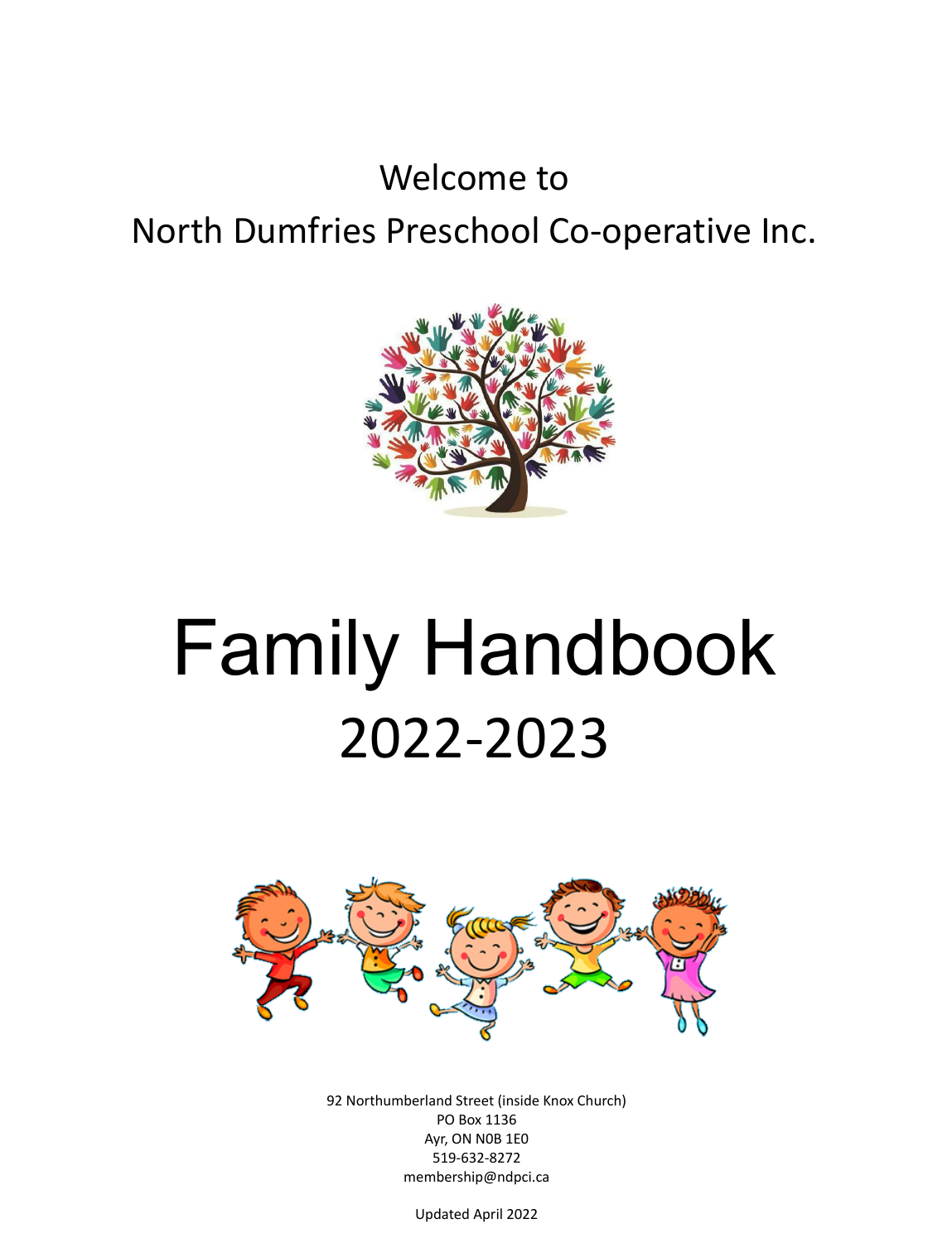## **Contents**

| <b>Introduction</b>                                                                 | $\boldsymbol{3}$        |
|-------------------------------------------------------------------------------------|-------------------------|
| <b>What is a Co-operative?</b>                                                      | $\boldsymbol{3}$        |
| <b>Emergency Policy</b>                                                             | $\boldsymbol{3}$        |
| Our Preschool Philosophy - Learn, Socialize, Independence and Play                  | $\overline{\mathbf{3}}$ |
| <b>Program Statement</b>                                                            | 4                       |
| <b>Program Statement Implementation Policy</b>                                      | $\overline{z}$          |
| <b>Prohibited Practices</b>                                                         | $\overline{z}$          |
| <b>Guiding Children's Behaviour</b>                                                 | 8                       |
| Duty Helper, Volunteer and Student Supervision Policy/Child Care Supervision Policy | 9                       |
| Roles and Responsibilities of the Licensee, Supervising Staff & Students/Volunteers | 9                       |
| <b>Enrollment, Withdrawal and Terminations</b>                                      | 10                      |
| <b>Registration/Orientation/Mandatory Meetings</b>                                  | 10                      |
| <b>Wait List Policy</b>                                                             | 10                      |
| <b>Fee Payment and Payment Options</b>                                              | 11                      |
| Fee Payment Policy Relating to Absences Due to Illness or Vacation                  | 11                      |
| <b>Notification of Illness to Teacher</b>                                           | 12                      |
| Illness in a Child and Degree of Illness which Precludes a Child from Care          | 12                      |
| <b>Administration of Medications</b>                                                | 13                      |
| Arrival, Release and Departure of Children from the Program                         | 13                      |
| <b>Parent Issues and Concerns (Conflict Resolution) Policy</b>                      | 14                      |
| <b>24-Hour Policy</b>                                                               | 14                      |
| Role of Parents/Guardians in the Program                                            | 14                      |
| <b>Children's Clothing / Belongings</b>                                             | 16                      |
| <b>Part-Time Space Policy</b>                                                       | 16                      |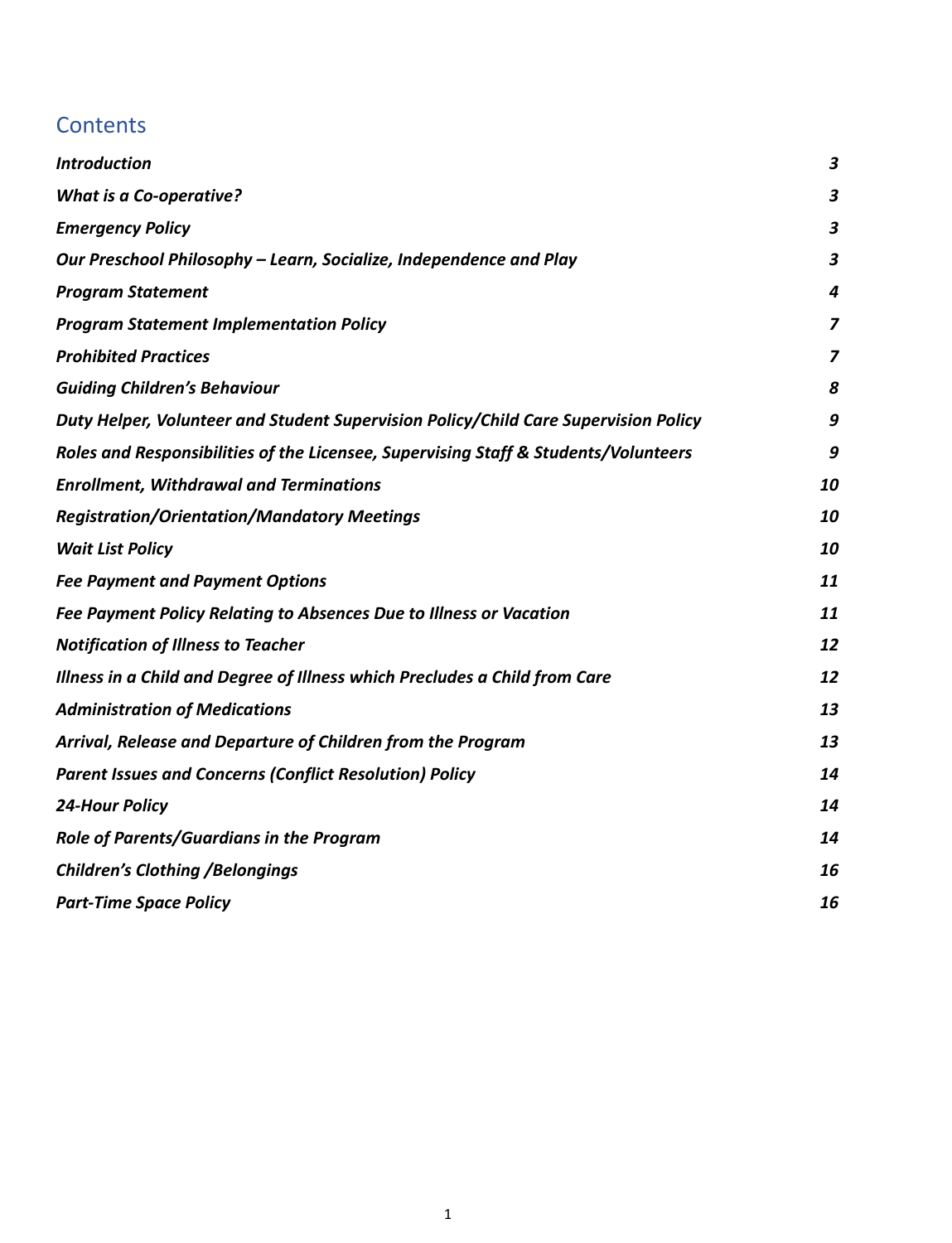## <span id="page-2-0"></span>**Introduction**

Welcome to the North Dumfries Preschool Co-operative! Our program is licensed by the Ministry of Education Program and serves children ages 18 months to 5 years old divided into age appropriate classes for toddlers and preschoolers. We sincerely hope that this preschool year will be exciting and stimulating for both you and your child.

## <span id="page-2-1"></span>**What is a Co-operative?**

North Dumfries Preschool Co-operative Inc. (NDPCI) is a co-operative organization that is owned, administered and maintained by the families on a not-for-profit basis. By definition, a co-operative is an enterprise working together willingly for a common purpose or benefit. That common purpose at NDPCI is to give our children the best start in their first school setting experience with a teacher while still having the comfort, warmth and security of their family's participation. Families cooperate with the teacher, other families and children to ensure a positive learning experience during this important introduction to routines, socialization and skill development. Being part of a co-operative is an enriching experience for families as we are afforded the unique opportunity to shape our children's learning experience in a hands-on approach within a school setting. NDPCI is proud to offer this valuable structure of learning to parents/guardians and their children.

## <span id="page-2-2"></span>**Emergency Policy**

The North Dumfries Preschool Co-operative has an Emergency Management Policy and Procedure, which can be found in the Policies & Procedures Manual. In the event of an emergency the Preschool Supervisor/Assistant Teacher or Designate will contact all families via email, text or phone call once we have arrived at our designated emergency shelter.

## <span id="page-2-3"></span>**Our Preschool Philosophy – Learn, Socialize, Independence and Play**

Our preschool is the best way to start getting your child ready to learn and become organized in a classroom setting, begin to socialize with other children regularly and become independent… all through play!

Play is at the heart of our program where children discover the world around them by being encouraged to explore, led by their own interests and curiosity. Through play, which nourishes every aspect of a child's development, a foundation of learning will be established and reflected upon to ensure meaningful participation for every child. Children will improve their physical development by participating in activities that incorporate gross motor and fine motor skills. Children will have opportunities to work through their emotions and be given the chance to express themselves. They will increase their self-esteem, confidence and decision-making capabilities. Play experiences will stimulate curiosity and a sense of wonder.

Our belief is that together parents/guardians, our RECE teacher and assistant staff can provide a safe, welcoming and encouraging environment that fosters a love of learning.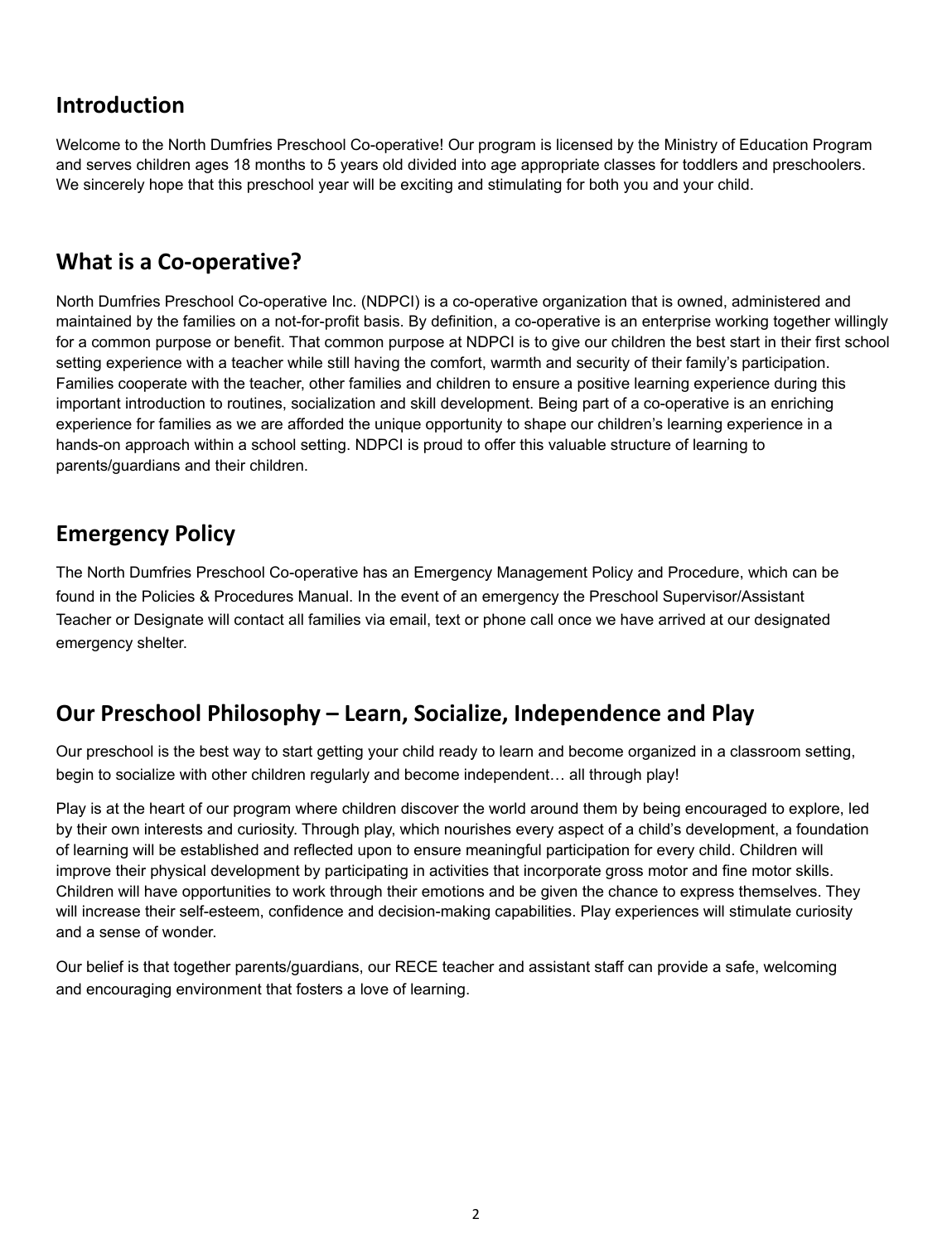## <span id="page-3-0"></span>**Program Statement**

The North Dumfries preschool embraces the new pedagogy set out by the Ministry of Education and research that helps set the standards on high quality programming. We believe that children are competent, capable, curious and rich in potential. We refer to How Does Learning Happen and any other Ministry of Education current documents for programming and pedagogy related items. We know that children grow up in families with diverse social, cultural and linguistic perspectives and believe that every child should feel that he or she belongs, is a valuable contributor to their surroundings and deserves the opportunity to succeed. We ensure that our Program Statement is reviewed annually to ensure that it is aligned with the Ministry guidelines.

The North Dumfries Preschool values children, families and the relationships with their communities and our programming is organized around four foundational conditions that are important for children to grow and flourish: Belonging, Well-Being, Engagement and Expressions. These foundations are a vision for all children's future potential and a view of what they should experience each and every day:

- Belonging refers to a sense of connectedness to others, an individual's experiences of being valued, of forming relationships with others and making contributions as part of a group, a community, the natural world.
- Well-Being addresses the importance of physical and mental health and wellness. It incorporates capacities such as self care, sense of self and self regulation skills.
- Engagement suggests a state of being involved and focused. When children are about to explore the world around them with their natural curiosity and exuberance, they are fully engaged. Through this type of play and inquiry, they develop skills such as problem solving, creative thinking and innovation, which is essential for learning and success in school and beyond.
- Expression or communication (to be heard, as well as to listen) may take different forms. Through their bodies, words and use of materials, children develop capacities for increasingly complex communication. Opportunities to explore materials support creativity, problem solving and mathematical behaviour. Language rich environments support growing communication skills which are the foundation for literacy.

A focus on these foundations throughout all aspects of early years programs ensures optimal learning and healthy development.

A.) North Dumfries Preschool Co-operative Inc. (NDPCI) works to promote the health, safety, nutrition and well-being of the children by;

- i) Implementation of a snack schedule that compliments the Canadian Food Guide and provides parents an opportunity to see what nutritional requirements will be fulfilled for their child that month at preschool and plan family meals accordingly.
- ii) This program also ensures a wide variety of snacks are offered over the course of each schedule. Changing to a free flow snack time so children can choose when to have snacks throughout the morning activities while in the activity room.
- iii) We will take into account food allergies/sensitivities to ensure a variety of safe food options are provided for all children.
- iv) If families bring food from home, we will review the label. If it does not meet our requirements, it will be packaged in a ziploc bag and returned home with the child.
- v) Teaching children of NDPCI proper hand washing techniques and facilitating appropriate opportunities to practice this skill such as before & after snack, after washroom use, and after messy crafts/play.
- vi) Safety is of the utmost concern at NDPCI. We work together using standards set out by Public Health to ensure the safety of the children by following regular cleaning and maintenance schedules of all NDPCI equipment and play spaces as well as maintaining adequate supervision ratios of staff/duty parents to children.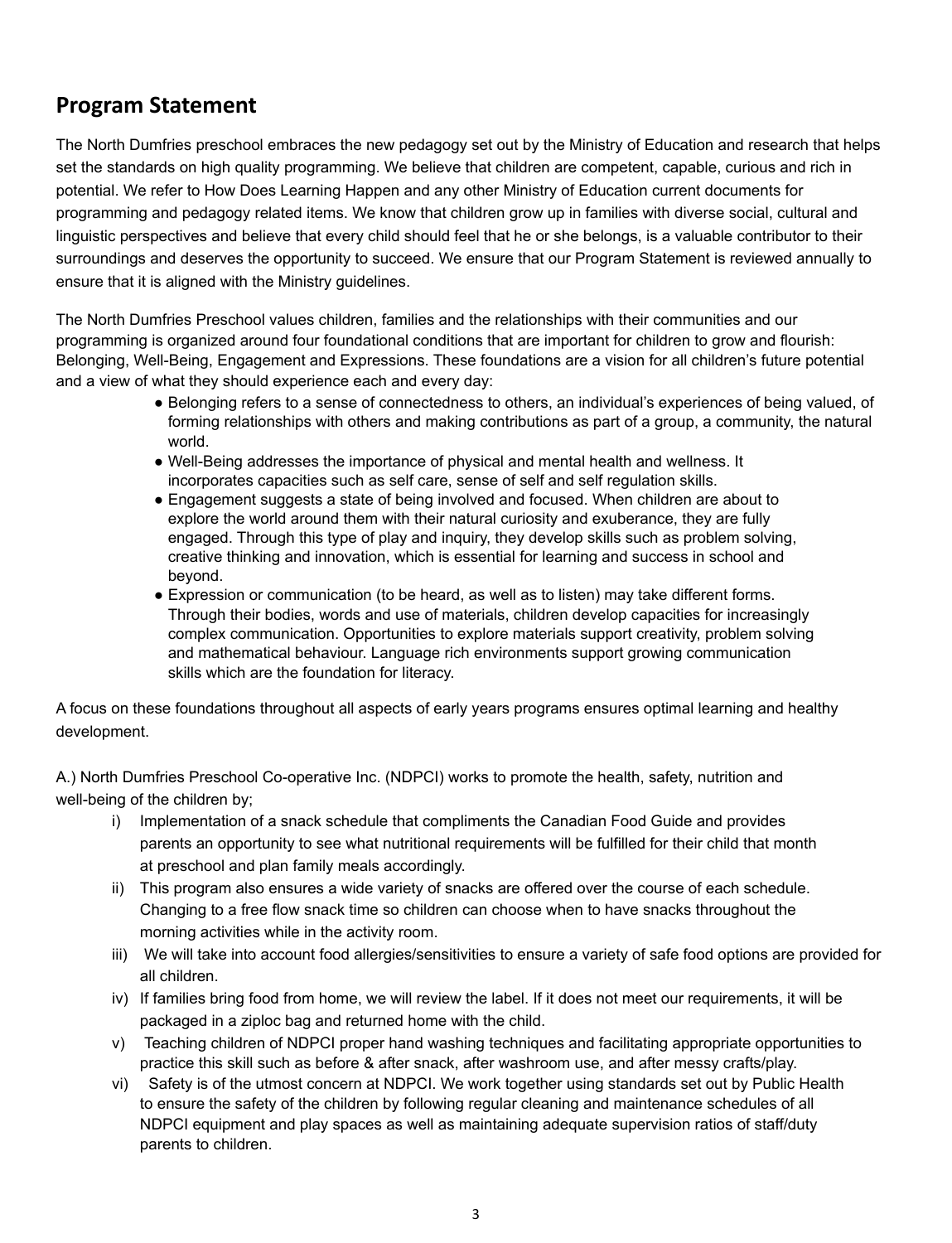B.) North Dumfries Preschool Co-operative Inc. (NDPCI) supports positive and responsive interactions among the children, parents/guardians, child care providers and staff by;

- a. Regular communication with families occurs through our monthly newsletter as well as through direct family/teacher/child exposure on the family's scheduled duty day. Parents/guardians are welcome to stay and comfort any child whom may require it and are encouraged to bring forth any questions or concerns they may have to our classroom teacher(s).
- b. Staff will ensure regular communication with families either by email, text or if time allows after class to discuss any concerns or questions parents may have.
- c. Ensuring that family meetings are scheduled (if requested by families) or if the
- d. Preschool Supervisor/Teacher or Assistant Teacher feels there is a need to discuss something in a confidential manner.

C.) North Dumfries Preschool Co-operative Inc. (NDPCI) encourages the children to interact and communicate in a positive way and support their ability to self-regulate by;

i) Offering play provocations that lend themselves to children playing both in groups and independently. Staff and Duty Helpers consistently provide assistance with conflict resolution and support the children in processing their feelings as well as appropriate ways to express them by modelling safe and effective solutions.

ii) Providing tools such as books, group conversations, and practicing empathy are used to help establish self-regulation at a developmentally appropriate level.

D.) North Dumfries Preschool Co-operative Inc. (NDPCI) works to foster the children's exploration, play and inquiry by;

i) Offering many different areas for play. We regularly use our gymnasium, outdoor area, craft room, and creative play room to keep the children engaged and challenged. The staff makes a conscious effort to change the play space frequently to reflect the expressed interests of the children and utilize teacher provocations to try new activities that complement our play-based learning approach and student interests.

E.) North Dumfries Preschool Co-operative Inc. (NDPCI) will provide child-initiated and adult-supported experiences by;

i) Offering renewing opportunities for children to lead their play by providing multi-sensory experiences that support gross motor development, fine motor development, and social interaction with peers that are tailored to meet the children's expressed interest and appropriate educational goals. Staff will accomplish this by assisting students to expand on their learning by encouraging questions and sourcing answers in a captivating and motivating manner through the use of many mediums (i.e., books, technology, educational manipulatives, etc.).

ii) Observing the children during play and listening to and reacting to their requests.

F.) North Dumfries Preschool Co-operative Inc. (NDPCI) will plan for and create positive learning environments and experiences in which each child's learning and development will be supported by;

i) Continuing our staff's education when appropriate courses are available and affordable for the preschool. Staff will remain current on accepted and effective learning tools and opportunities and implement relevant learning techniques for the children according to our knowledge and skill sets. ii) Staff will remain focused on tailoring learning opportunities to meet all levels of development represented within a classroom. Staff will do this by providing group and 1:1 learning opportunities where required as demonstrated by each child's skill sets within the parameters of staffing and time available. Regular communication with families via our monthly newsletter surrounding their child's preschool experience will also help to continue learning outside the doors of NDPCI at a level that is meaningful to each family.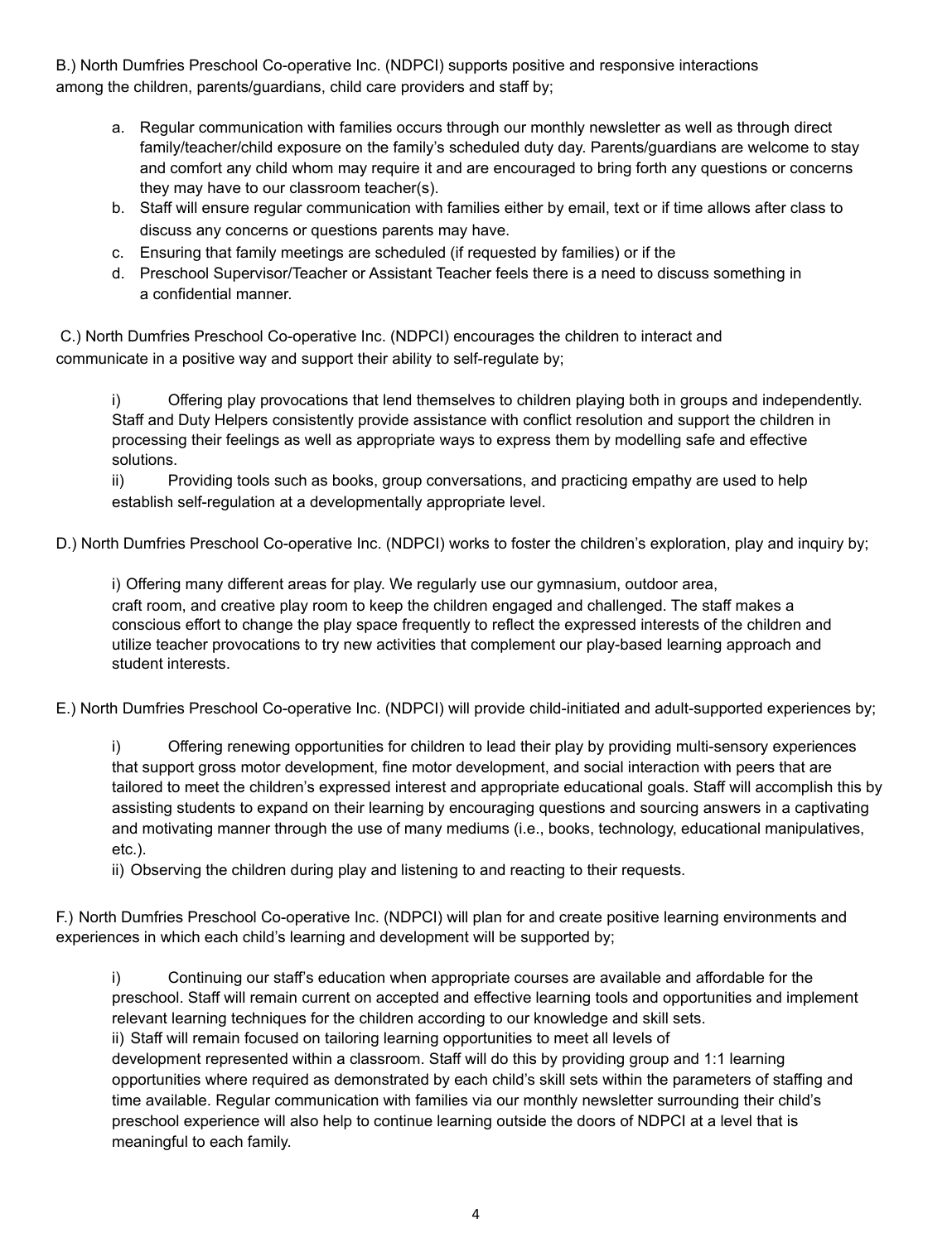G.) North Dumfries Preschool Co-operative Inc. (NDPCI) will incorporate indoor and outdoor play, as well as active play, rest and quiet time into the day. NDPCI will give consideration to the individual needs of the children receiving child care by;

i) Continuing to offer our creative playroom, craft room, outdoor play area as well as our gymnasium (indoor play area). Each room offers a variety of play opportunities that range from gross motor, fine motor, imaginative, and quiet space. Staff and duty helpers offer students opportunities to have rest periods in ways that are meaningful to them such as reading a book on a bean bag chair or playing quietly at a sensory station or simply accompanying them on a quiet walk to have a break if needed.

ii) Providing individualized learning plans as needed and ensuring all children have opportunities to experience activities, adapting the playrooms and activities as required.

iii) Providing a flexible schedule to allow both the children and parents awareness of offered activities.

H.) North Dumfries Preschool Co-operative Inc. (NDPCI) will foster the engagement of ongoing communication with parents about the program and their children by;

i) Maintaining a monthly newsletter that highlights reports on the children's activities and opportunities as well as keeps families up to date on fundraising and duty day schedules. Parents/Guardians are also encouraged to visit our website for many of the same updates.

ii) Board members and Staff collectively organize semi-annual meetings (Fall & Spring) that are geared to

update families on the health of our pre-school as well as our goals for the year based on education, health and safety, and fiscal responsibilities. Attendance is considered mandatory to ensure families are well informed about our cooperative preschool and its annual plan.

iii) Offering parent/teacher meetings as needed anytime throughout the year.

I.) North Dumfries Preschool Co-operative Inc. (NDPCI) involves local community partners and allows those partners to support the children, their families and staff by;

i) Acting as a liaison when required as well as initiating primary contact between families of the preschool and community services that provide support in the areas of but not limited to speech therapy, developmental services, physiotherapy, and social supports.

ii) Enhancing classroom and staffing where necessary to accommodate specific needs of students that require support and helping them to integrate into their classroom setting with the supports recommended by our community contacts wherever possible working within our professional, staffing and financial limits. iii)Keeping positive and open relationships with local organizations (KW Habilitation, Kids Ability, Region of Waterloo) and any other agencies that provide support for current preschoolers.

iv) Providing information to families regarding the availability of Community Outreach Programs such as counseling, food bank or other services needed by a family.

J.) North Dumfries Preschool Co-operative Inc. (NDPCI) will support their staff, or others who interact with the children at our preschool in relation to continuous professional learning by;

i) Assisting with funding of relevant coursework for our staff and board members that supports the mission of our preschool as well as the professional requirements for continuing education within the framework of our approved budget.

ii) Providing a policy and procedure manual to each preschool family that outlines the expectation of interaction with the children while at preschool as well as reviewing appropriate conflict resolution with all duty helpers, in an effort to offer a consistent opportunity for the children to learn self-regulation and conflict resolution skills appropriate to their development.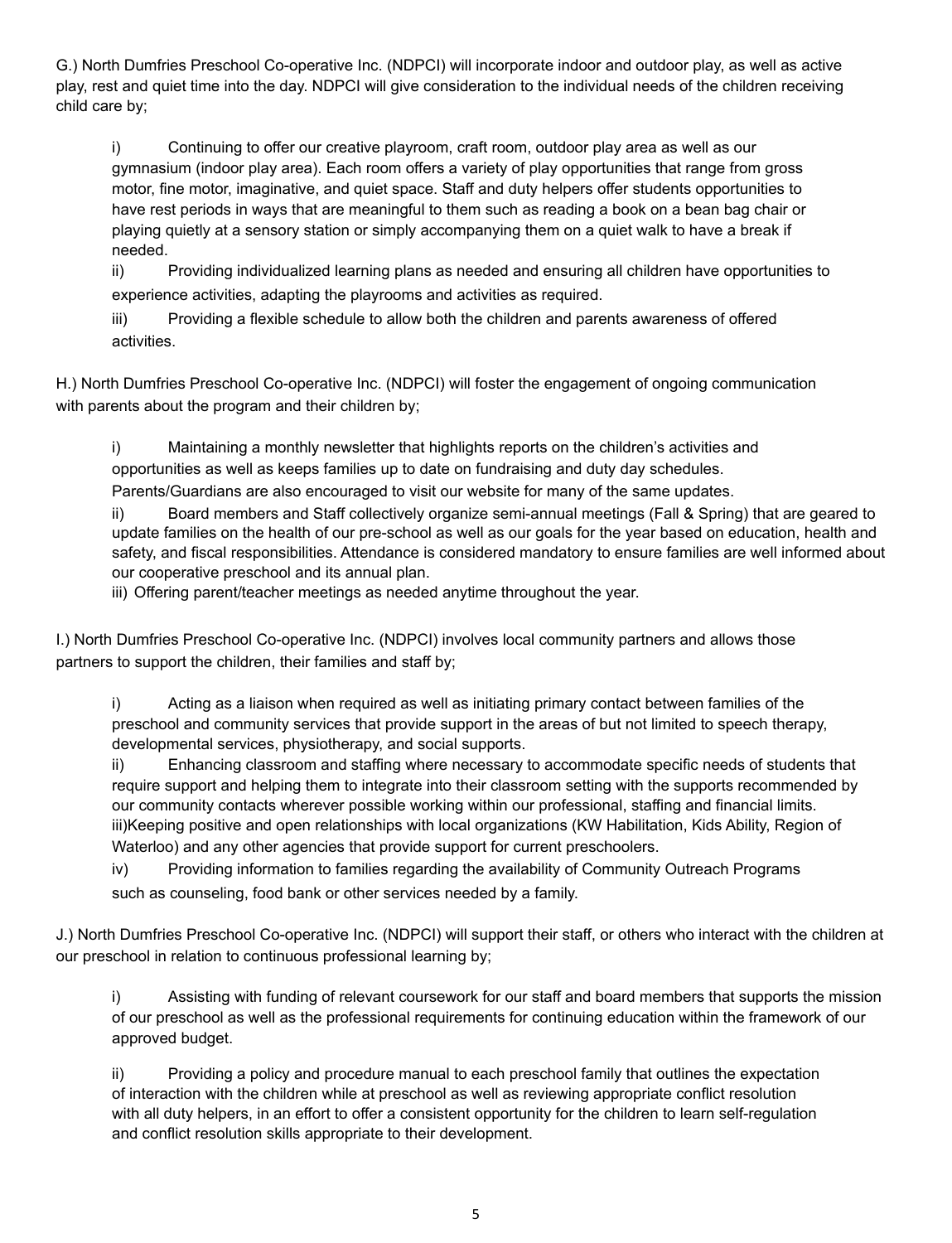K.) North Dumfries Preschool Co-operative Inc. (NDPCI) will document and review the impact of the strategies set out in clause (A) to (J) on the children and their families by;

- i) Creating and distributing a survey at the end of the school year requesting feedback from parents surrounding our goals and strategies. Providing documentation binders for parents/guardians to look through that would include items such as child's work, progress reports, observations, interests and experiences.
- ii) Providing articles and information to further families' understanding of "How Does Learning Happen" and any other documents that the Ministry of Education provides to us.

## <span id="page-6-0"></span>**Program Statement Implementation Policy**

NDPCI ensures that all staff, students, duty helpers and any volunteers review the Program Statement prior to interacting with the children and whenever the Program Statement is modified.

Training and Orientation sessions will be conducted by the Supervisor prior to any active shift. Signatures will be required once reviewed and will be kept on file. Any required and/or proposed revisions will be discussed at board meetings and approved by the board prior to being emailed to the membership. Attendance at the Annual General Meeting(s) is mandatory. Orientation will be done at AGM's and prior to parents/guardians' first scheduled duty day.

NDPCI shall ensure that the approach outlined in the Program Statement is implemented in the operation of its program with regular observation, daily discussions, evaluations, documentation and review of the Statement and its objectives each year. Staff will be monitored with a Program Statement Monitoring Tool. This will be completed and recorded at least one time during the year. Duty helpers/volunteers will be monitored by a different monitoring tool at least once per year.

Any contraventions will be noted and recorded on the monitoring tool and kept on file. When contraventions have been noted the employee/duty helper will be asked to do a complete review of all policies, procedures and individualized plans to clarify areas of concern. If compliance is not met and actions that contravene the Program Statement continue, then termination of employment/participation may occur.

## <span id="page-6-1"></span>**Prohibited Practices**

All staff, volunteers, parents and caregivers are expected to comply with the program's stated policies and procedures as outlined below and the requirements of the Ministry of Education. Failure to comply could result in an initial verbal warning, followed by a written warning and finally dismissal. Various criteria will be considered when determining which disciplinary measure to take.

Children are entitled to quality care in a safe and healthy, secure and loving environment. Children need the opportunity to explore their environment and discover their capabilities. Appropriate age limits should be set for the child to explore his/her own work in a safe and respectful setting. When necessary and if it is possible, children will be removed from a situation where they are apt to injure themselves, with an explanation framed in a positive manner. The child's ability to cope at a particular time will always be considered.

These policies must be understood and agreed to before you actively participate as a duty parent. The North Dumfries Preschool Co-operative Inc. believes that discipline should be: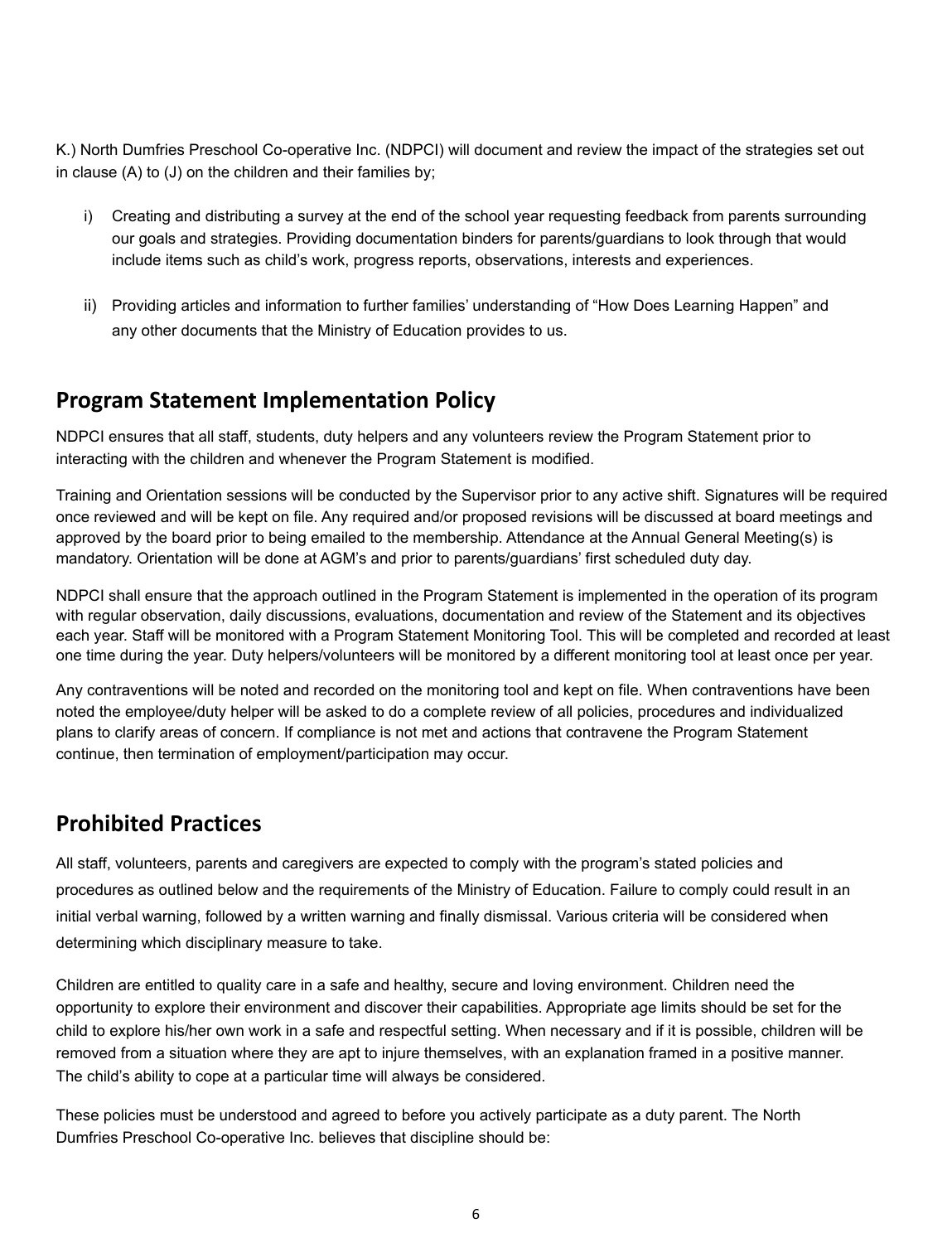- 1. Related to the nature of the troublesome behaviour
- 2. Appropriate to the development level of the child
- 3. Used in a positive and consistent manner
- 4. Designed to assist the child to learn appropriate behaviour
- 5. Discussed with a parent if a difficult situation arises

North Dumfries Preschool Co-operative Inc. DOES NOT PERMIT:

- 1. Corporal punishment of any child
- 2. Physical restraint of any child, such as confining the child to a high chair, car seat, stroller or other device for the purposes of discipline or in lieu of supervision, unless the physical restraint is for the purpose of preventing a child from hurting themselves or someone else and is used only as a last resort and only until the risk of injury is no longer imminent
- 3. Locking the exits of the child care centre for the purpose of confining the child or confining the child in an area or room without adult supervision, unless such confinement occurs during an emergency and is required as part of the emergency management policies and procedures
- 4. Use of harsh or degrading measures or threats or use of derogatory language directed at or used in the presence of a child that would humiliate, shame or frighten the child or undermine their self-respect, dignity or self-worth
- 5. Depriving the child of basic needs including food, drink, shelter, sleep, toilet use, clothing or bedding
- 6. Inflicting any bodily harm on a child including making any child eat or drink against their will

## <span id="page-7-0"></span>**Guiding Children's Behaviour**

The following are some tips and suggestions to keep in mind while working with the children:

#### **Discipline**

At times, a child loses complete control and is obviously unable to cope with the situation. During these times, alternate choices of behaviour will be suggested. We will try to redirect the behaviour and give several choices of play until the child is ready to return to regular play with their friends.

#### **Limit Setting**

Children accept limitations most effectively if the adults imposing the limits have built a trusting relationship with the children. You can establish this type of relationship with the children by treating them and their feelings with respect and by being warm and interested in them.

#### **When to Set Limits**

- 1. Dangerous Behaviour situations where you are afraid that a child may get hurt (e.g., running in inappropriate places, climbing on window ledges)
- 2. Inappropriate Attention Seeking Behaviour situations when you feel the child is acting out in order to obtain the teacher's or other children's attention (e.g., teasing, bullying, hitting or otherwise harming another child)
- 3. Unconstructive Behaviour situations where the child seems to be asking for direction (e.g., wandering aimlessly, interrupting others' play)

#### **How to Set Limits**

1. Try to State Your Expectations Clearly – let the child know what it is he/she cannot do and give him/her acceptable alternatives.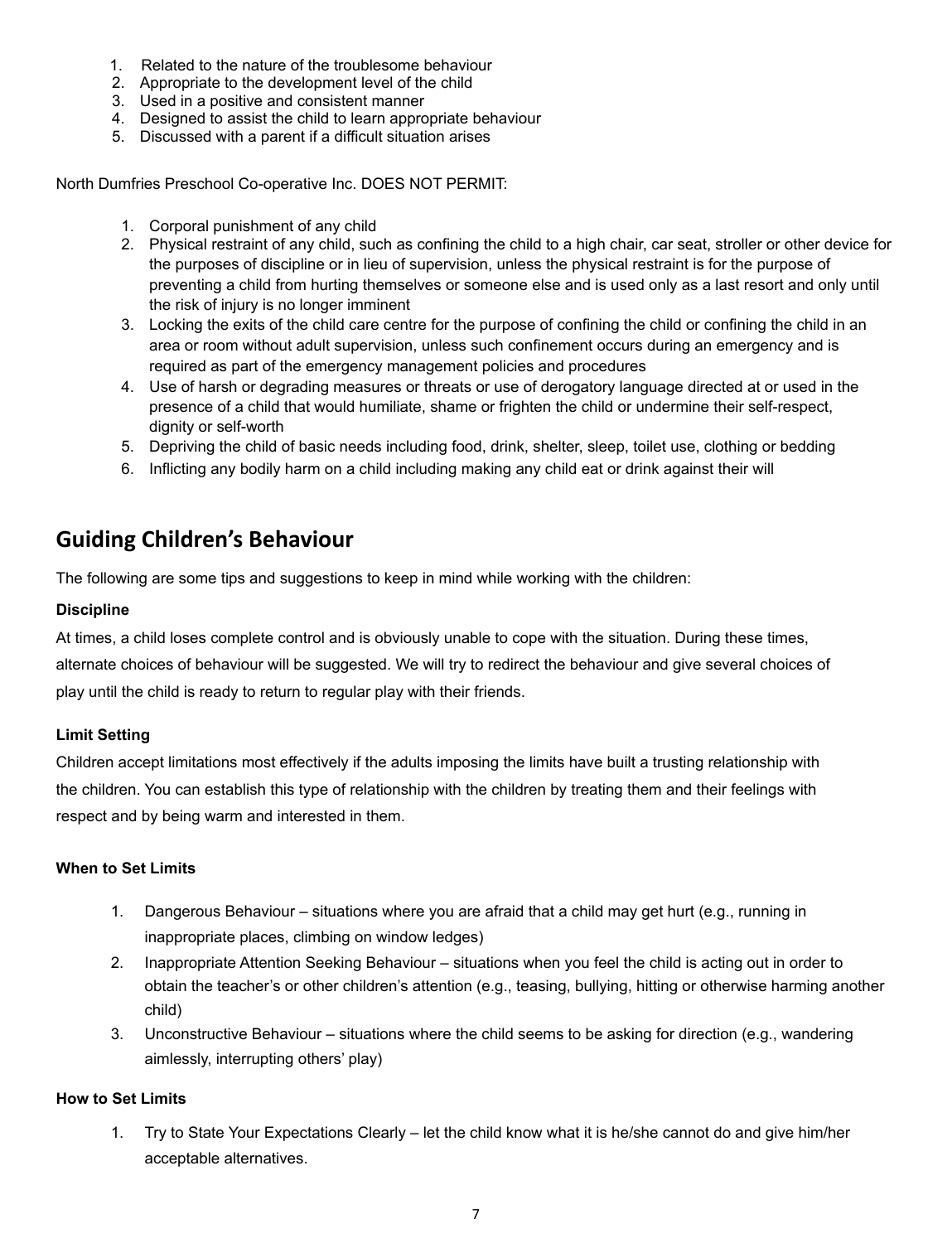- 2. Respect the Child and His/her Feelings verbalize what the child seems to be feeling when he/she cannot do something. Help the child understand their own feelings and let them know that you understand his/her feelings.
- 3. Be Specific and Consistent do not lose sight of the child in your insistence to have him/her comply with your limit. If the child is resisting the limit, talk to him/her and find out the reason they cannot comply with the limit.

## <span id="page-8-0"></span>**Duty Helper, Volunteer and Student Supervision Policy/Child Care Supervision Policy**

The NDPCI supports the safety and wellbeing of the children at the preschool. In order to ensure their safety all duty helpers, volunteers and students:

- Must have a valid Criminal Records Check (dated within 6 months of the child's start date) or Offence Declaration signed (no later than 15 days after the anniversary date of the previous CRC) (Vulnerable Sector Check)
- Must complete an Orientation before being permitted to assist with the children at preschool (orientation shall occur at the September AGM or prior to their first duty day). The initial orientation will be the preschool supervisors' and assistant teachers' responsibility)
- Volunteers and students are not counted in the staffing ratio (except in co-operative preschool programs where two participating persons may take the place of an unqualified staff when Ministry Director approval has been given)
- All volunteers and students are supervised by a staff member at all times and are not permitted to be alone with any child
- All children in attendance will be under the supervision of an adult at all times
- Only the staff at NDPCI may take the place of one unqualified staff
- No person under the age of 18 will supervise the children
- No volunteer or student will have direct unsupervised access to children at NDPCI at any time
- It is the responsibility of the duty helper, volunteer or student to report to the supervisor (or designate) any injuries or concerns to themselves or children they are working with as soon as possible

A Volunteer is any member of the community who applies to assist at the preschool. In order to participate, volunteers must meet the same requirements as a duty helper – namely a valid police records check and an acceptable adult health history form. Volunteers are considered extra helpers and are not permitted to be alone with any child, therefore they are not able to replace a duty parent.

## <span id="page-8-1"></span>**Roles and Responsibilities of the Licensee, Supervising Staff & Students/Volunteers**

All duties of Students and Volunteers shall be outlined prior to commencing work at the preschool. Volunteers will acquaint themselves with necessary information by reading the 'Family Handbook' and 'Policies and Procedures Manual'. Once read, they will be required to sign and date their completion.

- Students and volunteers will familiarize themselves with any safety concerns with any preschool student (e.g. allergies, anaphylaxis, etc.) and any necessary training will be given by the Supervisor
- All students/volunteers will be monitored by the Supervisor
- Any evaluations of students/volunteers will be carried out by the Supervisor
- It is the responsibility of the student/volunteer to ensure they have all their paperwork handed into the Supervisor prior to commencing their first day at NDPCI (i.e. Criminal Reference Check, First Aid Certificate, Adult Health Form, etc.)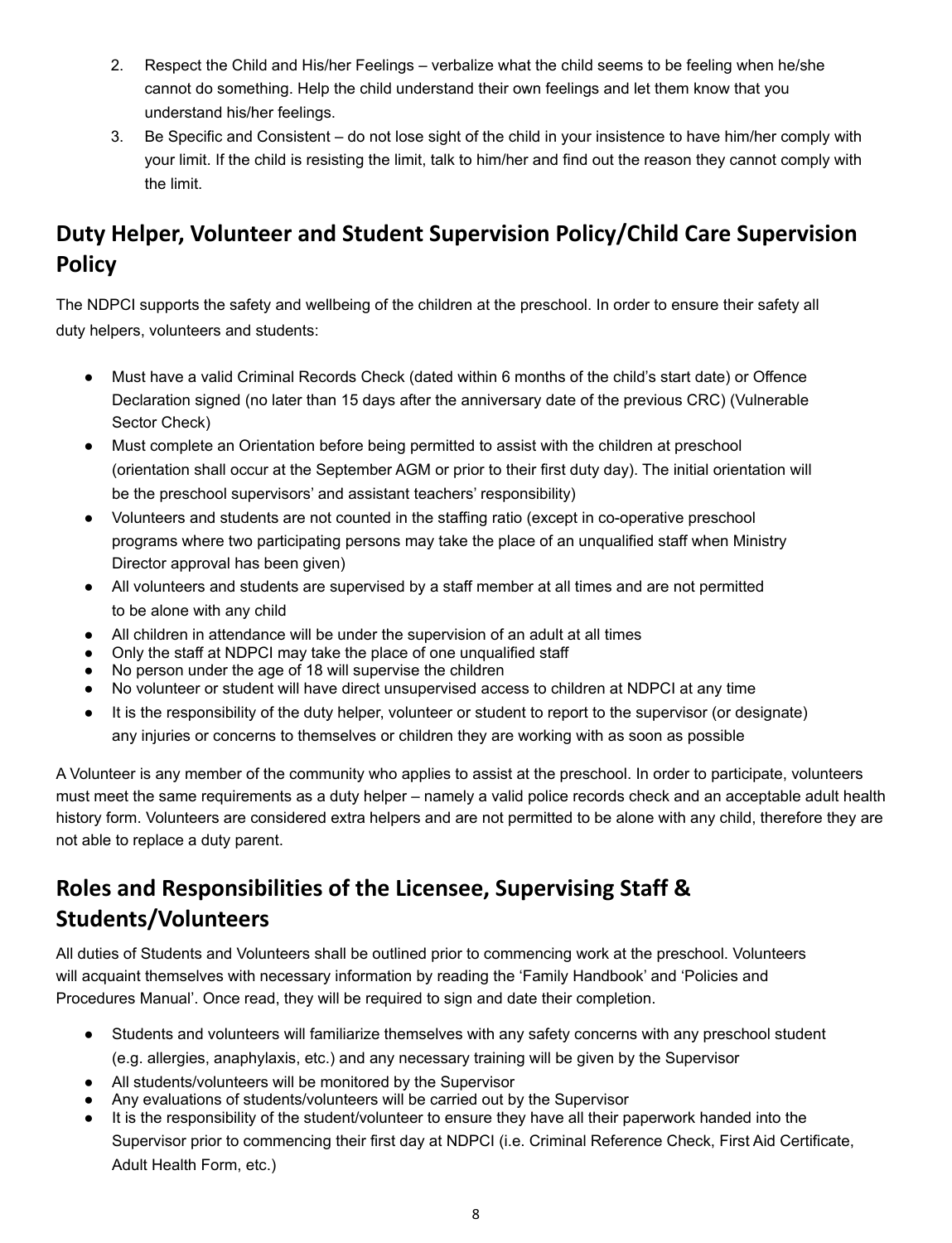## <span id="page-9-0"></span>**Enrollment, Withdrawal and Terminations**

In order to have a child enrolled at NDPCI, a child must be registered on OneList and all forms provided in your preschool registration package must be filled in and submitted to the preschool Director of Membership for filing. All required payment and deposit cheques must be submitted prior to your child starting preschool. The most up-to-date immunization records for your child must be on file prior to your child starting preschool. A checklist is provided to ensure your child's registration package is complete. A child can be withdrawn voluntarily by a parent or guardian providing 4 weeks notice. A child's participation in the NDPCI program can be terminated by the board of directors if there are any confirmed reports of discrimination, workplace violence or harassment, including but not limited to emotional, physical and/or verbal abuse.

## <span id="page-9-1"></span>**Registration/Orientation/Mandatory Meetings**

The preschool will consider registration on the basis of eligibility and order of application. The order of preference will be present members, alumni (families whose children previously attended NDPCI) and then new applicants. All families wishing to enroll for Preschool will first register on the Region of Waterloo's OneList (https://regionofwaterloo.onehsn.com). A step by step guide can also be found in the Policies and Procedures Manual on page 9. You will need to create a login and password and then choose North Dumfries Preschool as your requested child care program. You can select a program/class such as Toddler or Preschool program. Once you have registered online you will be contacted by the preschool's Director of Membership who will provide you with more details and an enrolment package. (The OneList Program allows the Region of Waterloo to monitor the number of children in the region that are in need of care or waiting for care. This is one means of determining how much funding the Region requests from the Government to fund child care as well as allocation of child care spots at school centres). A pre-registration sign-up will be available in March/April for present members to register for the following school year. Present members will be given two weeks to pre-register before registration is opened up to the general public. Registration packages will be provided to all registered families. Complete packages and payment (including a non-refundable registration fee) are expected to be submitted to the Director of Membership at your child's registration appointment during our Spring Registration morning. Should classes reach full registration, the Director of Membership will maintain a waiting list based on the date contacted by a family.

Bi-Annual General meetings for families will take place twice a year (normally September and May). These meetings are mandatory (as designated by the Ministry) and you will be given notice for the dates of these meetings. Deposit cheques for attendance are required in the amount of \$50.00 per meeting and will be cashed should you not attend. Childcare for your child is available on-site at no charge while the meetings are in session. The preschool teacher is also available at the end of August for tours and to provide you and your child an opportunity to meet the teacher, discuss expectations and address any concerns you may have.

## <span id="page-9-2"></span>**Wait List Policy**

Spaces at the preschool are available on a first come, first served basis with children being placed in classes based on their age eligibility. Registrations are accepted throughout the school year based on availability. For the most up to date registration information, parents/guardians can contact the Director of Membership. NDPCI keeps an up to date listing on OneList indicating open spaces and the Director of Membership maintains a list in order of registration forms and fee received. The registration fee is only cashed once your spot is confirmed at the preschool. Once full registration has been met, the Director of Membership will maintain a wait list. There is no fee for being placed on our wait list. Children will be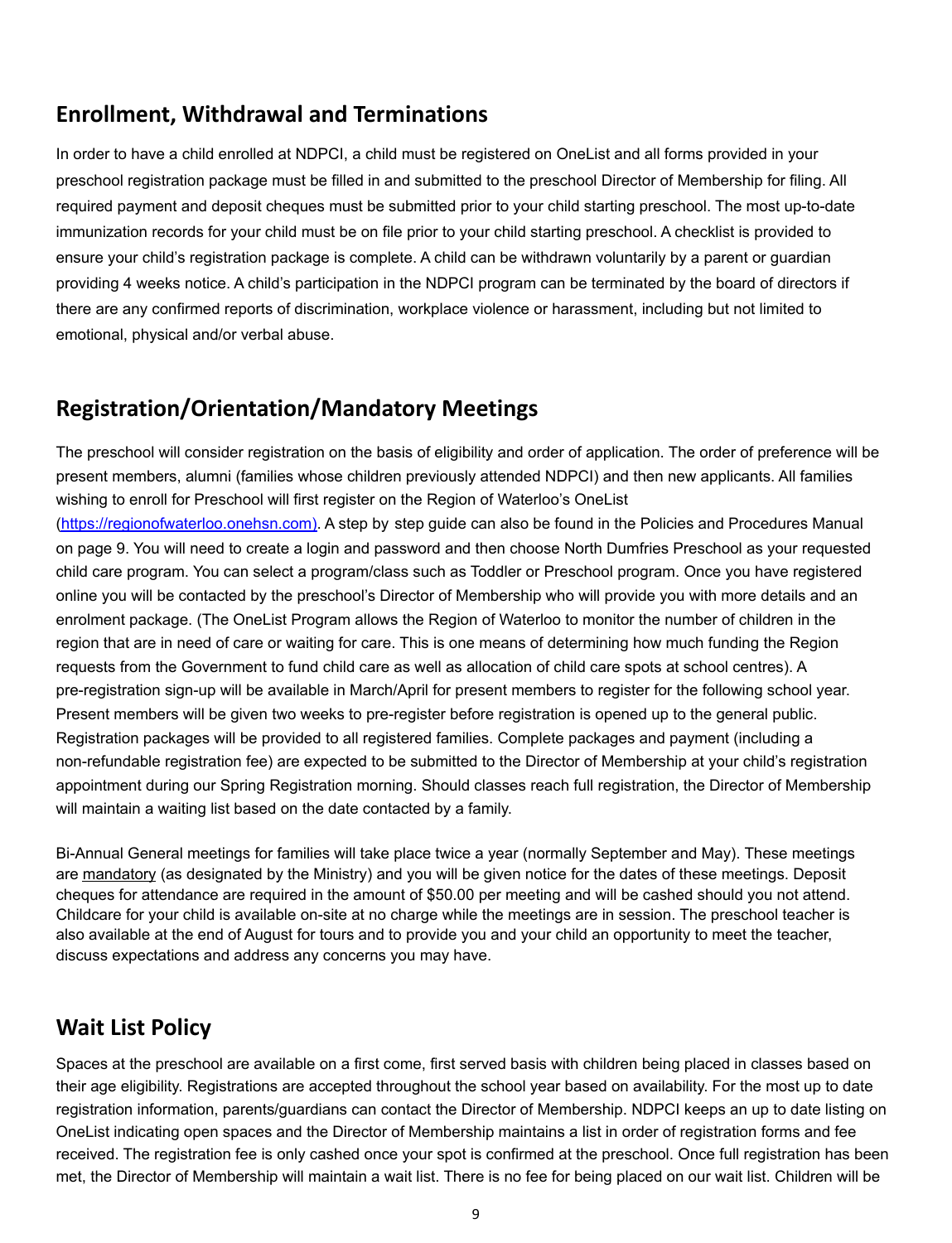offered a spot if/when one becomes available and will be contacted at the last email or phone number provided. Families will be given 48 hours to respond, depending on the time of year. If no response is received, that child is removed from the waitlist, the spot becomes available again and is offered to the next person on the waitlist. Families who for any reason respond after the 48-hour time frame indicating they still have interest in enrolling their child will be placed back on the waitlist at the end of the list.

## **Fees and Payment Options**

**Registration Fee** ~one time annual fee **\$50**

#### **Toddler Class**

**Non-Participating** ~no duty days

| \$250/month (10 cheques dated 1st of<br>each month | \$1000 (dated Sept 1st)<br>\$1500 (dated Jan 1st) | \$2500 (dated Sept 1st) |
|----------------------------------------------------|---------------------------------------------------|-------------------------|
| <b>Participating</b> $\sim$ one duty day /month    |                                                   |                         |
| \$200/month (10 cheques dated 1st of<br>each month | \$800 (dated Sept 1st)<br>\$1200 (dated Jan 1st)  | \$2000 (dated Sept 1st) |

#### **Preschool Class**

#### **Non-Participating** ~no duty days

| \$350/month (10 cheques dated 1st of<br>each month) | \$1400 (dated Sept 1st)<br>\$2100 (dated Jan 1st) | \$3500 (dated Sept 1st) |
|-----------------------------------------------------|---------------------------------------------------|-------------------------|
| <b>Participating</b> $\sim$ one duty day/month      |                                                   |                         |
| \$300/month (10 cheques dated 1st of<br>each month) | \$1200 (dated Sept 1st)<br>\$1800 (dated Jan 1st) | \$3000 (dated Sept 1st) |

\*Contact Director of Membership [\(membership@ndpci.ca](mailto:membership@ndpci.ca)) if you would prefer another method of payment

#### **Mandatory Meeting Cheques (Per Family) \*these cheques will not be cashed unless family is notified**

| Absence at Mandatory Fall Annual General Meeting (AGM) dated Sept 1, 2022  | \$50        |
|----------------------------------------------------------------------------|-------------|
| Absence at Spring Mandatory Annual General Meeting (AGM) dated May 1, 2023 | <b>\$50</b> |

**Mandatory Fundraising Cheques (Per Family) \*these cheques will not be cashed unless family is notified** Not meeting Fall fundraising requirements as outlined during the Fall AGM dated Jan 1, 2023 \$200 Not meeting Spring fundraising requirements as outlined during the Fall AGM dated Jun 1, 2023 \$100

## <span id="page-10-0"></span>**Fee Payment Policy Relating to Absences Due to Illness or Vacation**

NDPCI fees are due the first of each month. Fees are not returned to families due to absences or short vacations. Fees for long term withdrawal from the preschool (one month or longer) can be returned if there is no waiting list for class occupancy. If there are children waiting to enrol in the preschool, the family can opt to pay fees required to save their child's place or withdraw from the program and provide a child on the waiting list the opportunity to join NDPCI.

## <span id="page-10-1"></span>**Notification of Illness to Teacher**

Parents/guardians are responsible to exclude their child from preschool care, to notify the teacher of absence due to illness, to notify the teacher should their child have any of the listed conditions and provide a doctor's note should it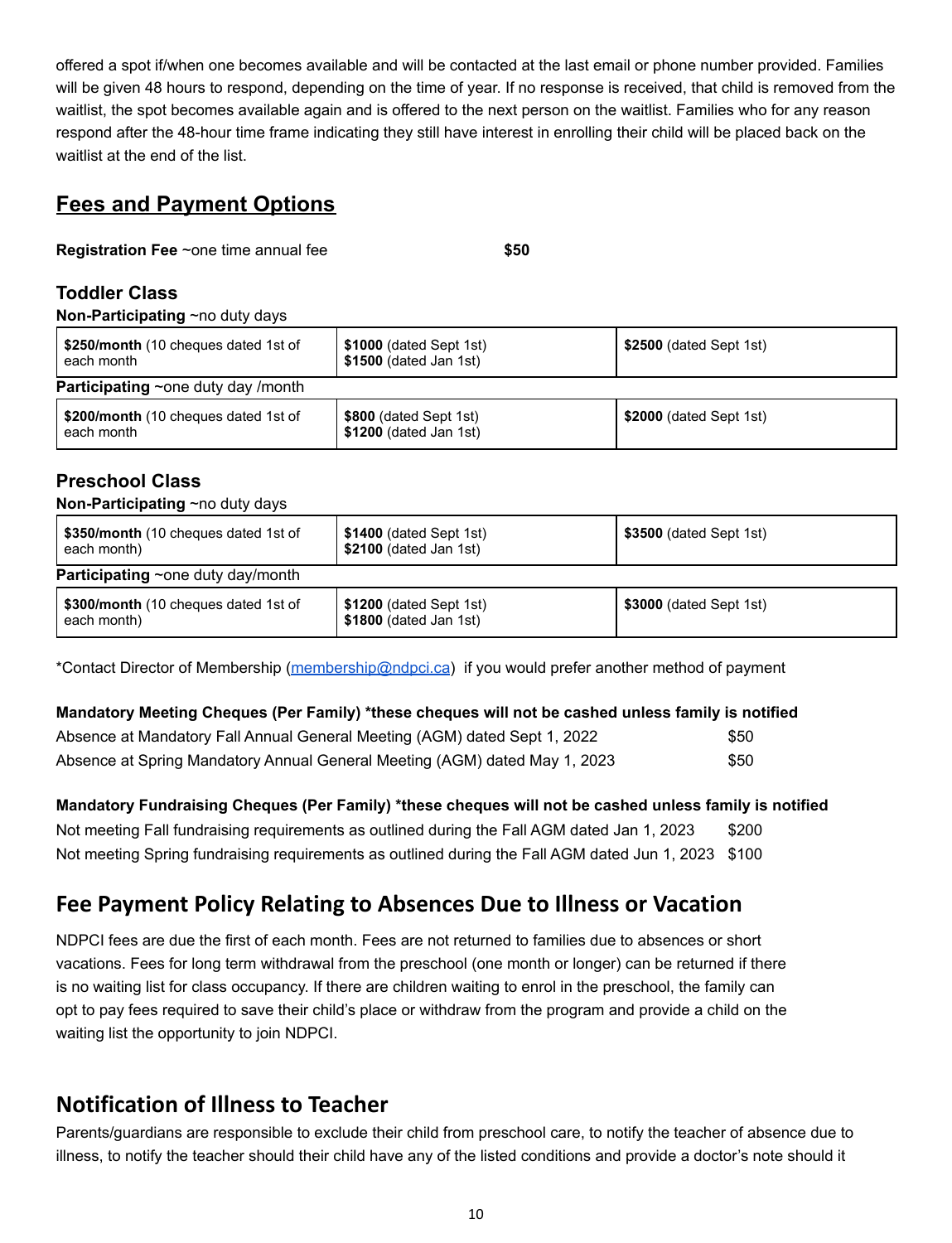be required before the child returns to preschool. It is also expected that families will advise the teacher should their child have any of the listed conditions during the days they are not scheduled to participate at preschool (i.e., weekend, holidays). The teacher shall deal with all matters in an entirely confidential manner when notifying the class of any instances of illness, posting an illness notification and providing handouts related to an illness to provide symptom, fact and treatment information. While the recommended exclusion periods are noted in the following chart, some of the conditions can be contagious beyond the posted return times. Certain conditions are especially dangerous to pregnant mothers (e.g., chicken pox, fifth disease, measles, rubella, whooping cough); infants (e.g., measles, mumps, rubella, whooping cough) and immune compromised individuals (e.g., influenza, measles). As a co-operative we regularly have pregnant mothers performing duty days as well as young infant family members at the preschool during drop off and pick up so it is imperative for everyone's health to notify the teacher of all instances of illness.

## <span id="page-11-0"></span>**Illness in a Child and Degree of Illness which Precludes a Child from Care**

| <b>Condition</b>           | <b>Exclusion Period</b>                                                        |
|----------------------------|--------------------------------------------------------------------------------|
| Chicken Pox                | Until spots are dried and scabbed over                                         |
| COVID-19                   | 5-10 days after the symptoms onset date (see COVID-19 Policy for more details) |
| Diarrhea                   | Until 24 hours after the last diarrhea bowel movement                          |
| E. Coli                    | Until 2 consecutive negative stool specimens taken 24 hours apart              |
| Fever                      | Until free of symptoms for 24 hours                                            |
| Giardia                    | Until free of symptoms for 24 hours                                            |
| Hand, Foot and Mouth       | Until fever returns to normal (without medication)                             |
| <b>Head Lice</b>           | After first treatment is applied and all nits removed                          |
| <b>Hepatitis A</b>         | Until 1 week after onset of jaundice                                           |
| Impetigo                   | Until 24 hours after antibiotics                                               |
| Influenza                  | Until symptoms are resolved                                                    |
| Measles                    | Until 4 days after rash appears                                                |
| Meningitis                 | Until child is recovered; decision to be made by physician                     |
| Mumps                      | Until 9 days after swelling began                                              |
| Pertussis (whooping cough) | Until 5 days after antibiotics are started or until coughing stops             |
| Pinkeye                    | Until 24 hours after antibiotic treatment is started                           |
| Pinworms                   | Until 24 hours after treatment is started                                      |
| Pneumonia                  | Until seen by a physician and permitted to return                              |
| Ringworm (body)            | Until treatment has started, no water play until treatment complete            |
| Roseola                    | Until fever subsides                                                           |
| Rubella (German Measles)   | Until 7 days after onset of rash                                               |
| <b>Scabies</b>             | Until 24 hours after treatment                                                 |
| <b>Scarlet Fever</b>       | Until 24 hours after starting treatment                                        |
| <b>Strep Throat</b>        | Until 24 hours after antibiotics are started                                   |

Public Health Unit guidelines for length of time a child will be excluded for the listed conditions: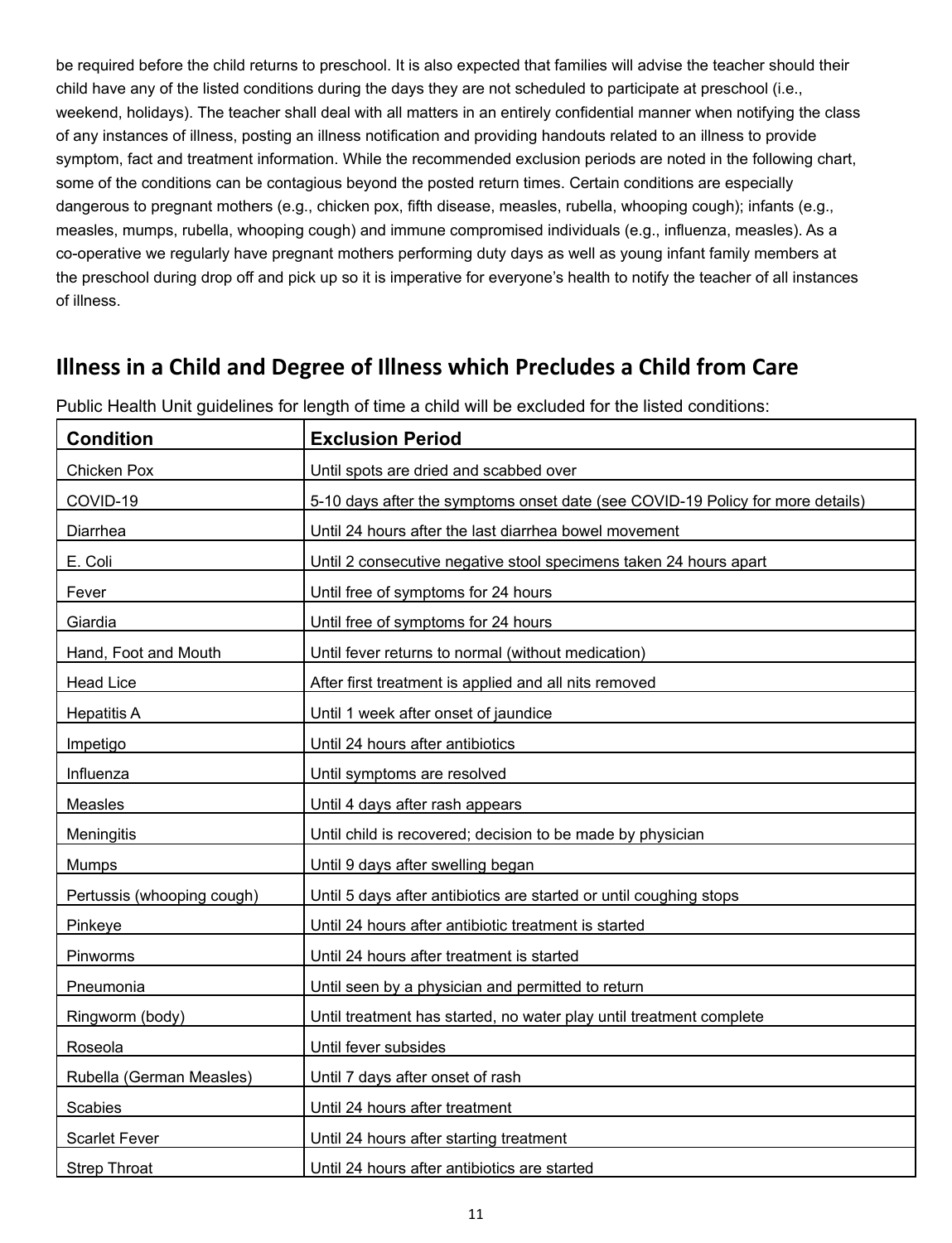| Tuberculosis (active) | Call the Waterloo Health Unit        |
|-----------------------|--------------------------------------|
| Vomiting              | Until 24 hours after last occurrence |

## <span id="page-12-0"></span>**Administration of Medications, Sunscreen and Diaper Cream**

The policy of the North Dumfries Preschool Co-op Inc. is that the Supervisor/Teacher, Assistant Teacher or duty helpers will not administer drugs or medication to any child while in our care except for extreme cases and then only with the approval of the Board of Directors. This does not include Epi-pens, an inhaler or medication prescribed by a doctor to a severely allergic child as a precursor to administering an Epi-pen. Any allergy/medical information sheets are posted in both the preschool classrooms, the gym and the preschool binder (for walks and outdoor time). They will be checked prior to snack and updated if any changes occur throughout the year.

All staff and families are to review the allergy notices for their information and in the case of any child with an anaphylactic allergy, sign that they have read and understood them and are familiar with their responsibilities. The individual anaphylactic policy will be provided by the Preschool Supervisor and signed prior to the families first duty day.

Any Epi-pens/inhalers will be stored in accordance with their label, administered in accordance with the instructions on the label and be stored inaccessible to children at all times. (See anaphylactic policy for more details).

All duty parents will be provided with anaphylaxis training (provided by the preschool supervisor/parent) prior to their first duty day, in September (Fall AGM) and anytime throughout the year (as needed). With permission, diaper creams and sunscreen can be applied by staff, when sent in original packaging with directions and labelled with the child's first and last name.

## <span id="page-12-1"></span>**Arrival, Release and Departure of Children from the Program**

#### **Arrival of Children**

Children are brought to the preschool by a parent, guardian or caregiver. They are to hang up their belongings on their designated hook and the parent is to place the name tag provided on the child's shirt. Children are brought to the gross motor play area where the teacher is waiting to take attendance. Parents/guardians MUST remain in the gross motor play area (gym/outside area) until both staff members and duty helper have arrived and are supervising children during gross motor play time.

#### **Release and Departure of Children**

Please note that the teacher is able to release your child only to the people listed on your registration form unless written consent has been provided by the parent/guardian. Permanent changes to the list of adults authorized to pick up your child from preschool can be accomplished by filling in a Change in Registration form. Children depart from the preschool with their parent, guardian or caregiver listed on the child's registration form.

## <span id="page-12-2"></span>**Family Issues and Concerns (Conflict Resolution) Policy**

The following guidelines clarify the process by which problems, concerns or disputes arising within North Dumfries Preschool Co-operative Inc. can be resolved: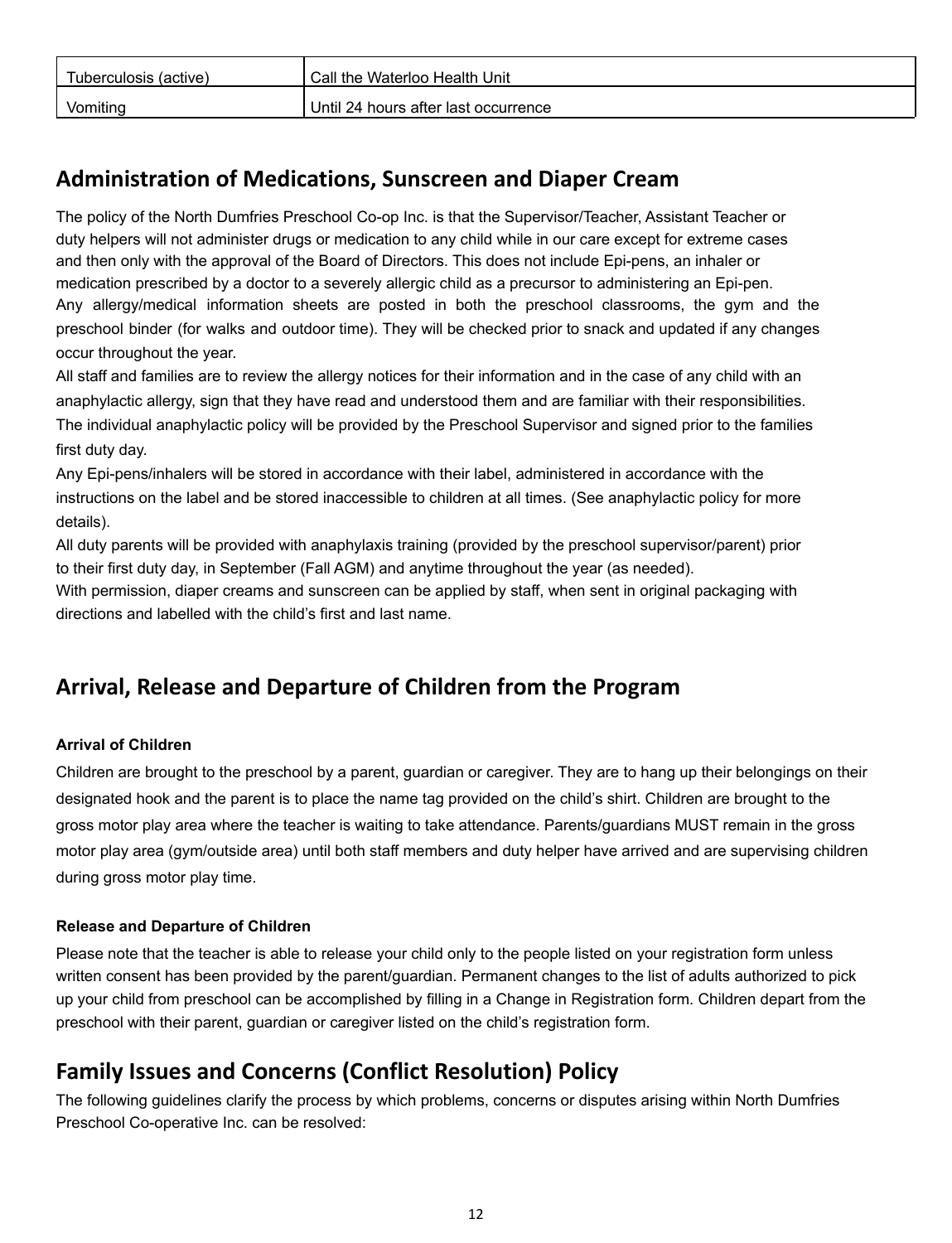Please contact the Supervisor/Assistant Teacher with any concerns/questions you may have. We will do our best to address those concerns and answer questions.

In the event that your issue cannot be resolved:

1. The Member or Members must write a respectful letter that clearly records the facts of the situation and register this letter with the Preschool President (or an alternative Board Member if the President is not available or is involved in the concern) who will act as a 3rd party in the conflict resolution process.

2. The Preschool President will initiate the problem-solving process with the parties involved and will formally respond with a course of action to the Member in writing within 48 hours.

3. If this does not resolve the issue, the letter will be presented to the Preschool Executives (President, Treasurer, VP Admin). The Executives will discuss the issue/concern/complaint and come to a collective decision. Response will be provided to the Member in writing within 48 hours.

4. If the issue is still unresolved a joint meeting will be set between the Executive, the Preschool Board and the Member. The Parties involved will be asked to present their concern/grievance. The involved Parties may be asked to leave in order for the Membership to discuss the matter. A final resolution will be sought and presented to the involved Parties.

5. If a final resolution cannot be agreed to by all, then the decision of the Board of Directors is final.

#### <span id="page-13-0"></span>**24-Hour Policy**

To avoid situations that can lead to a violation of North Dumfries Preschool Policies and Procedures, families are required to adhere to a 24-hour policy when dealing with incidents that may create conflict and/or cause the parent/guardian/caregiver to become over-passionate (ex. disagreement with staff member, preschool members in general).

Families are asked to take a step back from the situation for a period of 24 hours to examine behaviour from all positions. If after this time, the member still feels the issue needs addressing, it should be done in a respectful and neutral manner by speaking with the Supervising Teacher and/or President either verbally or in writing. The Parent Issue/Concern Policy protocol will then be followed.

We remind families that we do not tolerate bullying behaviour, threats, foul language and/or aggressive behaviour by any preschool members (including but not limited to parents, guardians and caregivers). Any such conduct may result in immediate termination of a child's participation at the board's discretion.

## <span id="page-13-1"></span>**Role of Parents/Guardians in the Program**

#### **Duty Helpers**

Families will be scheduled to act as a duty helper in the class in which their child is enrolled approximately once every 8 weeks (depending on class registration). Please note that when a class is not full or if a change of student ratios occurs you may be required to perform duty days more frequently. Duty helpers actively supervise and participate in all classroom activities as well as distribution of snacks to the class, snack cleanup and clean up responsibilities in the activity room. Each duty helper requires comfortable clothes and shoes, which allow for active play with children. Wear things that you do not mind getting dirty. Due to new regulations from the Ministry of Education, helpers will not be allowed to be alone with children or take children (including your own) to the washroom unless they are First Aid Certified and have provided a copy of the first aid certificate to the preschool.

#### **Duty Day Scheduling and Expectations**

The number of duty days a helper is required to perform is calculated as follows: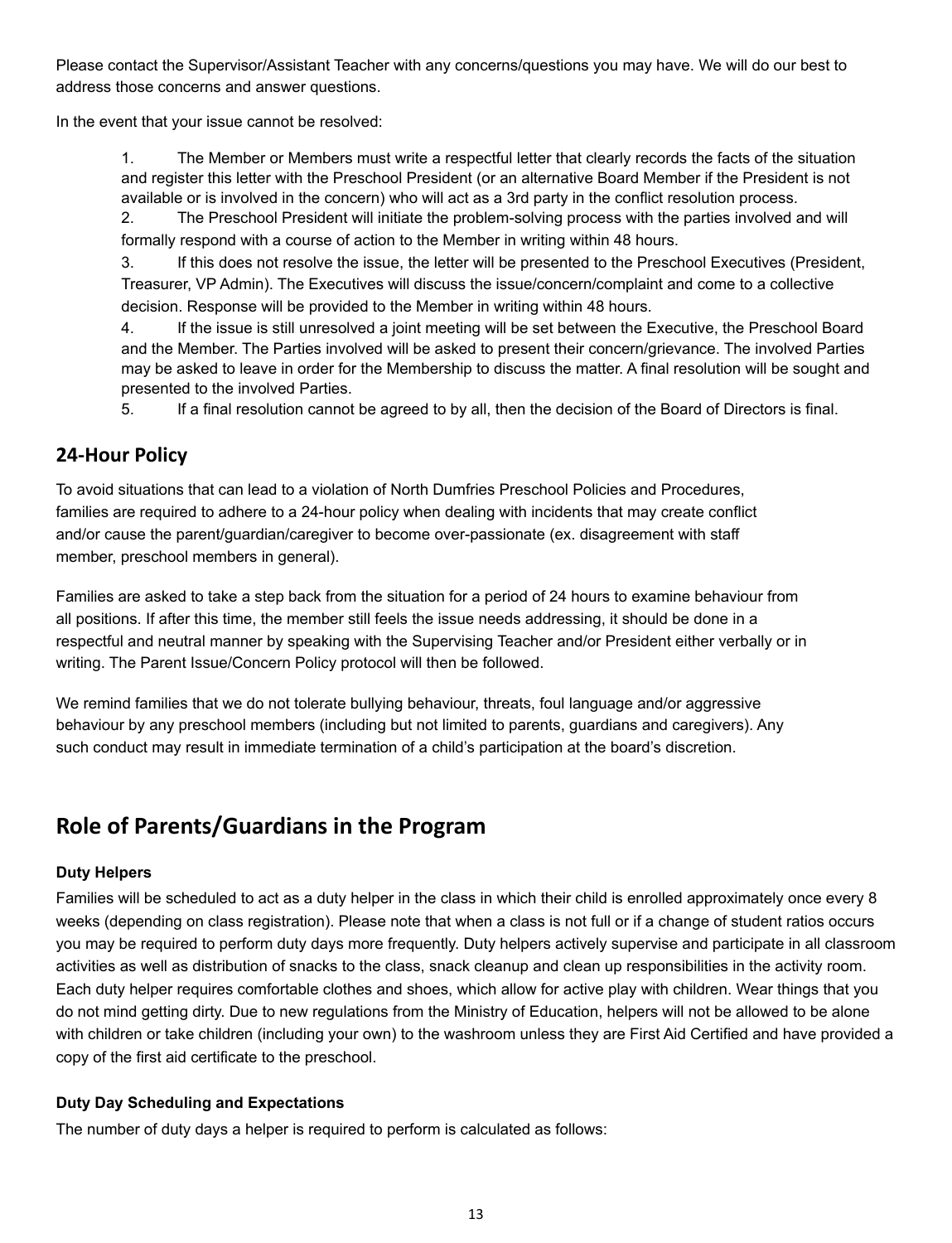- Number of helpers required per class multiplied by the number of duty days required in the Block. (Blocks are September, October-December, January-March, and April–June). This will yield the total number of duty day spots that need to be filled.
- We then take the total number of duty day spots we have to fill and divide it by the number of children enrolled in that class. Generally, you may be required to work a duty day on average once every eight weeks however you must remember that if the class is not full and in months that have more days, etc. you may need to participate more frequently.
- The Class Liaison creates and distributes the schedule for each block via email
- For a fee, parents can opt out of duty days only. All other requirements will still need to be met.

You will be contacted in advance of each block to determine your availability however ultimately the Class Liaison will have to ensure all duty spots are filled and occasionally you may have to make arrangements to work duty against your availability. The teachers will provide parents with support and guidance during your duty day. Duty helpers are required to arrive at school 15 minutes prior to the start of class time. This allows time for set up of the day's activities before the children arrive, as well as for the teacher to explain the day's activities and events as well as time to sign the consent binder prior to your first duty day.

#### **Emergency and Paid Duty Helpers**

Duty helpers can advise their availability to be an Emergency parent for their class. An Emergency parent would be available should a duty helper in the same class need a last-minute replacement due to illness of their child or themselves. Duty helpers can also elect to be available as a Paid Duty Helper for their class should another duty helper not be able to fulfill their day. A Paid Duty helper receives \$25 from the preschool.

#### **Board of Directors**

The preschool is run by a board of directors who are volunteers. The preschool cannot run without an elected board of directors. The board of directors meet monthly to discuss finances, registration, fundraising and advertising. A list of board member positions and responsibilities can be found at the preschool. If you are interested in volunteering please contact any current board member and let them know of your interest.

#### **Committees**

Parents or Guardians of children registered at NDPCI will be assigned to the fundraising or advertising committee. As our preschool is a co-operative, all families are required to assist with fundraising activities, determined by the fundraising chair(s). Fundraising events will be decided on yearly by the fundraising board members but will always include the preschool's annual Breakfast with Santa (held on the first Saturday in December).

Some families will assist the advertising chair(s) to create the Santa Clause Parade float, (Parade is held the last Saturday in November). Families helping with the floats will still be required to volunteer the day of the Breakfast with Santa.

#### **Field Trips and Off-site Activities**

Attendance at all field trips is optional and therefore the preschool and teacher(s) will not provide alternate care for children whose parents do not wish for them to participate on the field trip.